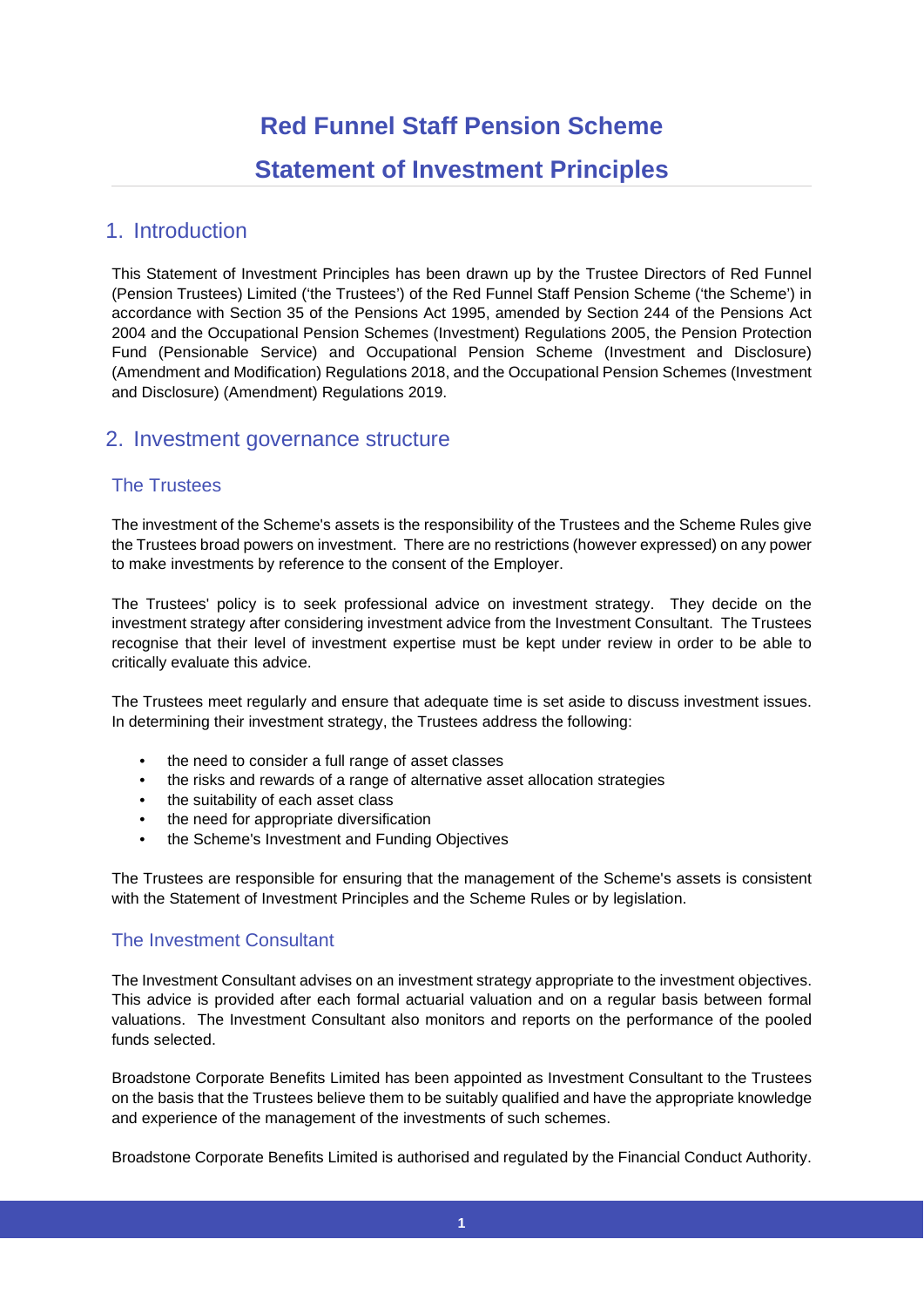### The Employer

The Trustees will consult with the Employer as part of the process for deciding on their investment strategy.

### **Delegation**

The Trustees have a policy of delegating all day-to-day powers of investment to the Investment Managers who are authorised and regulated under the Financial Services and Markets Act 2000.

The safe custody of the Scheme's assets is delegated to professional custodians via the use of pooled vehicles.

# 3. Investment Principles

### Investment Governance Group Principles

In October 2008, the Government published the results of its consultation on revisions to the Myners' principles in response to recommendations made by the National Association of Pension Funds (NAPF) in 2007. This takes the form of six high level 'Best Practice' principles set out below, supported by best practice guidance and trustee tools that can be used to assess compliance.

- 1. Effective decision-making
- 2. Clear objectives
- 3. Risk and Liabilities
- 4. Performance assessment
- 5. Responsible ownership
- 6. Transparency and Reporting

The Trustees periodically review their compliance with the best practice Principles. The Trustees believe that they comply with the spirit of the Principles. There may be some instances of deviation from the published 'Best Practice Guidance' on the Principles where the Trustees believe this to be justified.

### Environmental, Social and Governance (ESG) considerations

The Trustees believe that the consideration of financially material Environmental (including climate change), Social and Governance (ESG) factors in investment decision making can lead to better risk adjusted investment returns. The Trustees expect its investment managers, when exercising discretion in investment decision making, to take financially material ESG factors into account. On an ongoing basis the Trustees assess the ESG integration capability of its investment managers.

The Trustees believe that in order to protect and enhance the value of the investments, over the time horizon over which the benefits are paid, it must act as a responsible asset owner. The Trustees expect its investment managers to exercise its ownership rights, including voting and engagement rights, in order to safeguard sustainable returns over this time frame. On an ongoing basis the Trustees assess the stewardship and engagement activity of its investment managers.

Where ESG factors are non-financial (i.e. they do not pose a risk to the prospect of the financial success of the investment) the Trustees believe these should not drive investment decisions. The Trustees expect its investment managers, when exercising discretion in investment decision making, to consider non-financial factors only when all other financial factors have been considered and in such a circumstance the consideration of non-financial factors should not lead to a reduction in the efficiency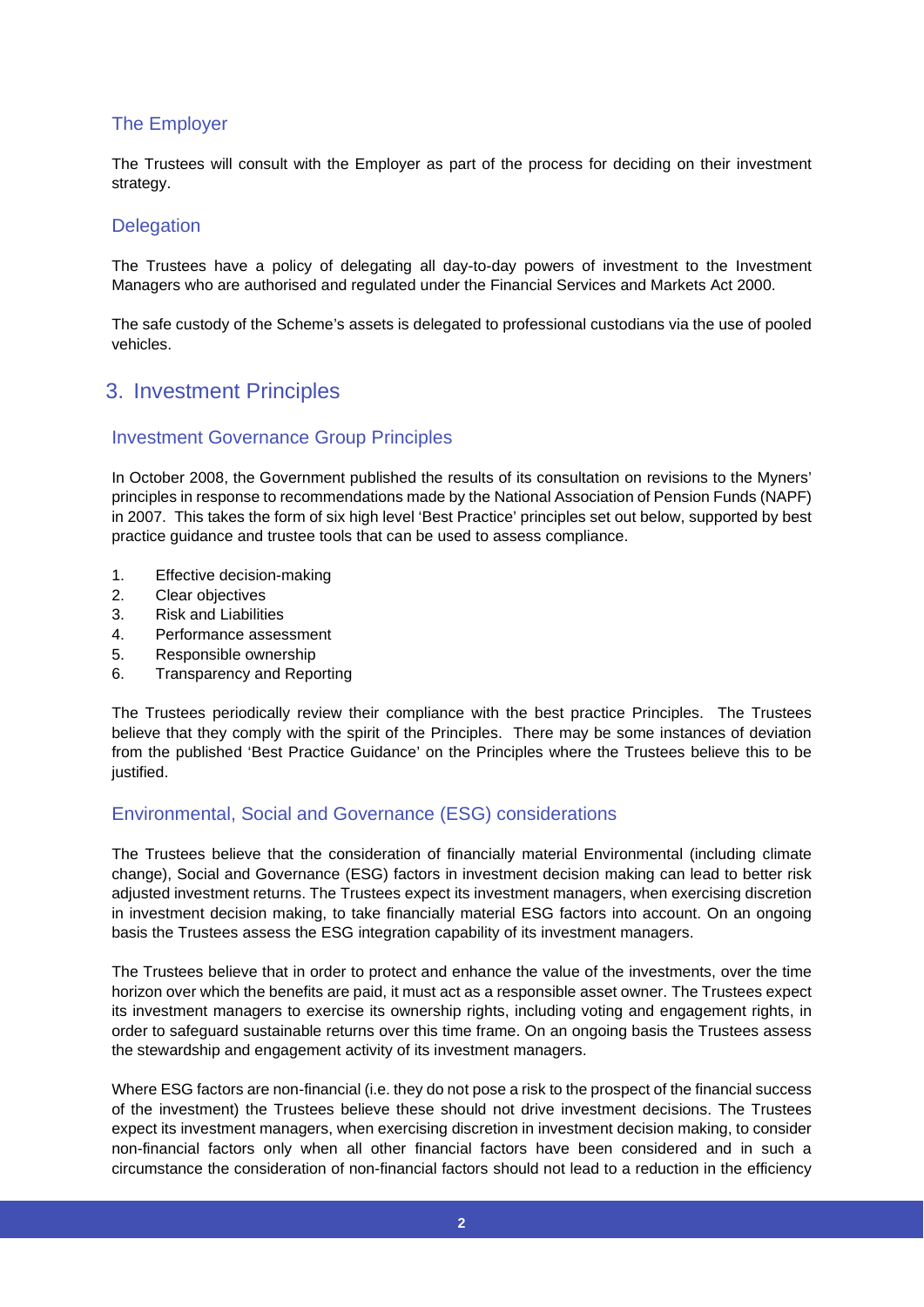of the investment. Members' views are not sought on non-financial matters (including ESG and ethical views) in relation to the selection, retention and realisation of investments.

Responsibility for monitoring the makeup and development of the capital structure of investee companies is delegated to the Investment Managers. The Trustees expect the extent to which the Investment Managers monitor capital structure to be appropriate to the nature of the mandate.

### Employer Related Investments

The Trustees' policy is not to hold any employer-related investments as defined in the Pensions Act 1995, the Pensions Act 2004 and the Occupational Pension Scheme (Investment) Regulations 2005.

# 4. Investment objectives

### Funding Objective

The primary funding objective of the Scheme is to ensure, as far as possible, that there are sufficient assets to provide benefits to the Scheme members as and when these fall due.

### Investment Objectives

The Trustees' high level objectives with regard to investing the Scheme assets are to:

- achieve a return which is sufficient, over the longer term, to meet the Funding Objective
- adopt an approach that recognises the need to balance risk with the achievement of a satisfactory investment return

### Performance Objective

The Investment Managers have each been set Performance Objectives to achieve returns in line with, or in excess of, a benchmark.

# 5. Risk capacity and risk appetite

The Trustees have an objective of achieving full funding on their technical provisions (TPs) basis. The existing recovery plan has a recovery period until 31 October 2028.

As part of their triennial actuarial valuation, the Trustees have undertaken a review of their employer covenant and believe that the covenant is able to support the:

- TP deficit according to the latest actuarial funding report,
- risks within the Scheme's investments, as discussed with their investment consultants, including relevant Value at Risk (VaR) statistics.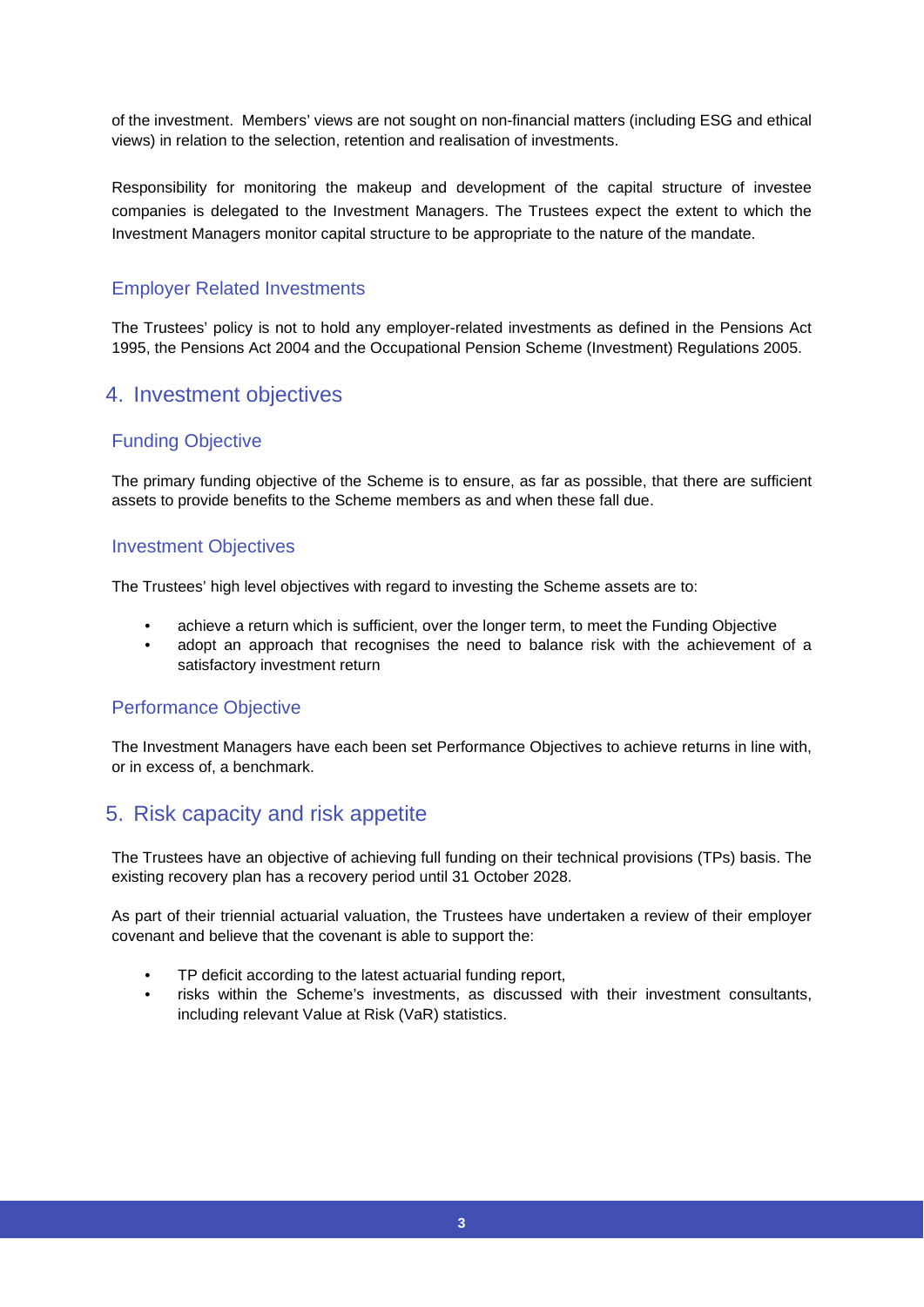# 6. Risk management approach

The Trustees recognise that a number of risks are involved in the investment of the assets of the Scheme. They have identified the following principle risks which have the potential to cause deterioration in the Scheme's funding level:

- **Solvency risk:** The risk that the fund has insufficient assets to meet all its liabilities as they fall due
- **Mismatching risk:** The risk of a significant difference in the sensitivity of asset and liability values to changes in financial and demographic factors
- **Manager risk:** The failure by the Investment Managers to achieve the rates of investment return assumed
- **Liquidity risk:** The risk of a shortfall of liquid assets relative to the Scheme's immediate liabilities
- **Custodian risk:** The risk of failed or inadequate performance by the custodian
- **Concentration Risk**: The risk that the performance of any single investment that constituted a large proportion of the assets would disproportionately influence the overall level of assets
- **Political risk:** The financial risk that a country's government will suddenly change its policies
- **Sponsor risk:** The possibility of failure of the Scheme's sponsoring employers
- **Counterparty risk**: The risk that other parties in any trade or position will default, i.e. will renege on their contractual obligations, resulting in a financial loss to the Scheme

Due to the complex and interrelated nature of these risks, the Trustees consider the majority of these risks in a qualitative rather than quantitative manner as part of each formal investment strategy review. Some of these risks may also be modelled explicitly during the course of such reviews.

The policy of the Trustees is to monitor, where possible, these risks on a regular basis. The Trustees therefore consider:

- The actual funding level versus the Statutory Funding Objective
- Actual performance versus the Scheme's investment and funding objectives
- Investment Managers' performance versus their respective benchmarks and targets
- Any significant issues with the Investment Managers that may impact their ability to meet investment performance objectives set by the Trustees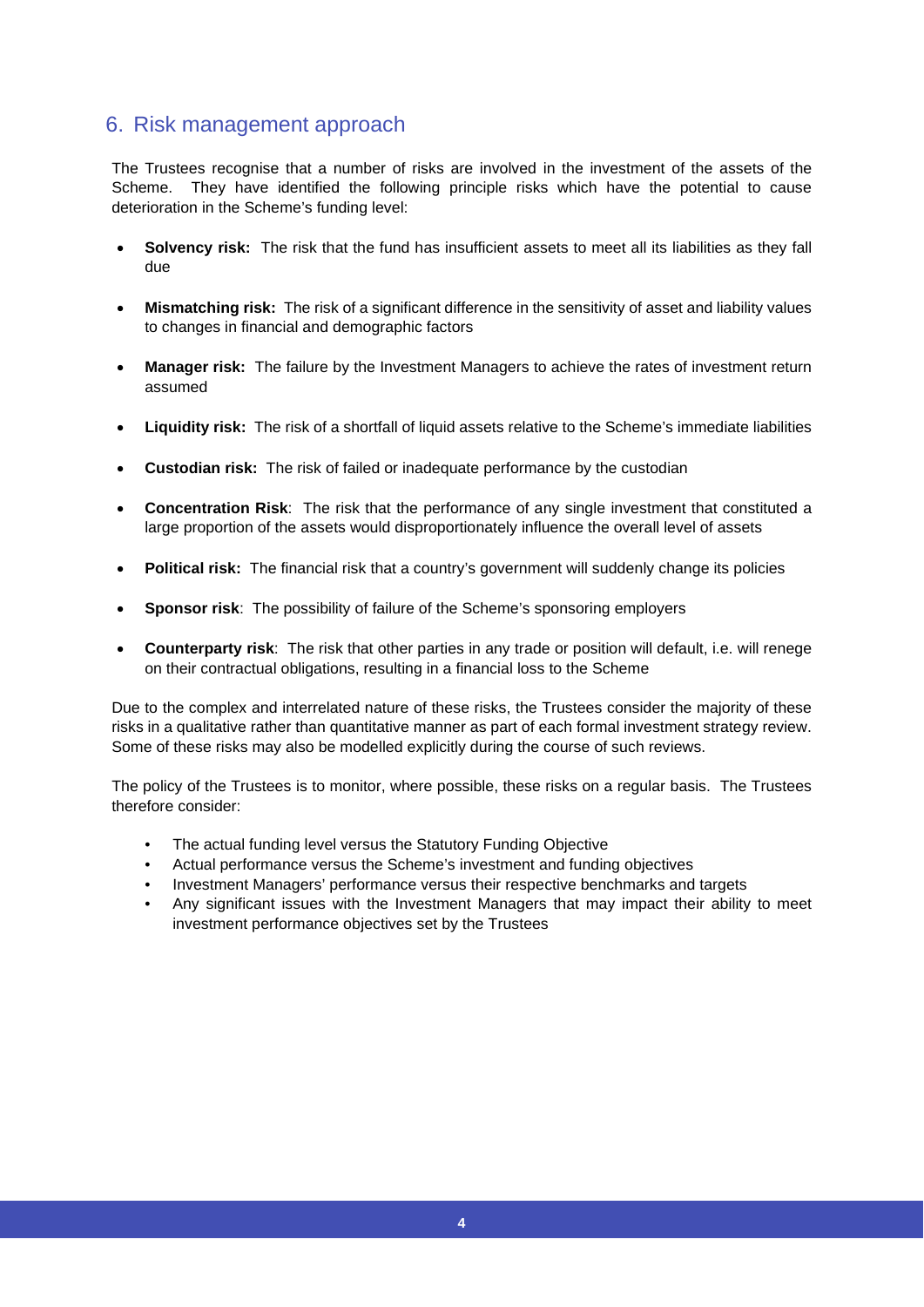# 7. Investment strategy

An investment strategy review was conducted in 2018. The Schemes investment strategy is currently being moved to the agreed long term strategic asset allocation in a phased approach. The current strategic allocation is shown below:

|                                   |                           | <b>Long Term strategic asset</b> |
|-----------------------------------|---------------------------|----------------------------------|
|                                   | <b>Interim Allocation</b> | allocation                       |
| <b>Growth Assets</b>              | 61%                       | 61.0%                            |
| <b>UK Equities</b>                | 5%                        | 5%                               |
| <b>Overseas Equities</b>          | 10%                       | 10%                              |
| <b>Emerging Market Equities</b>   | 7%                        | 7%                               |
| <b>Diversified Growth Funds</b>   | 9%                        | 9%                               |
| Property                          | 15%                       | 15%                              |
| Multi Asset Credit                | 15%                       | 15%                              |
| <b>Matching Assets</b>            | 39%                       | 39%                              |
| Corporate bond                    | 24%                       | 15%                              |
| Fixed Interest Gilts - all stocks |                           |                                  |
| Index-Linked Gilts 5+             | 5%                        | 5%                               |
| Equity-linked LDI                 | 10%                       | 19%                              |

The Trustees agreed the range of funds used in the strategy taking into account the maturity of the liabilities. The Trustees are satisfied that the funds selected are consistent with their investment objectives and that the range agreed is sufficiently robust to allow easy adjustment between the funds as the risk appetite changes and the Scheme matures.

The Trustees may, from time to time, decide to change the funds used within the overall investment strategy and the investment allocation between the funds as alternatives emerge, funds change and the Scheme develops.

### Expected Return

The Trustees expect the return on assets to be consistent with the investment objective and investment strategy outlined above.

The Trustees expect to generate a return over the long-term of c2.0-2.5% per annum (net of expenses) above a portfolio of long dated UK Government bonds (which are considered to change in value in a similar way to the Scheme's liability values). This return is a 'best estimate' of future returns that has been arrived at given the Scheme's longer term asset allocation and in the light of advice from the Investment Consultant.

The Trustees recognise that, over the short-term, performance may deviate significantly from this longterm expectation. This 'best estimate' will also generally be higher than the estimate used for the actuarial valuation of the Scheme's liabilities. For this purpose, a more prudent estimate of returns will generally be agreed and used by the Trustees on the basis of advice from the Scheme Actuary.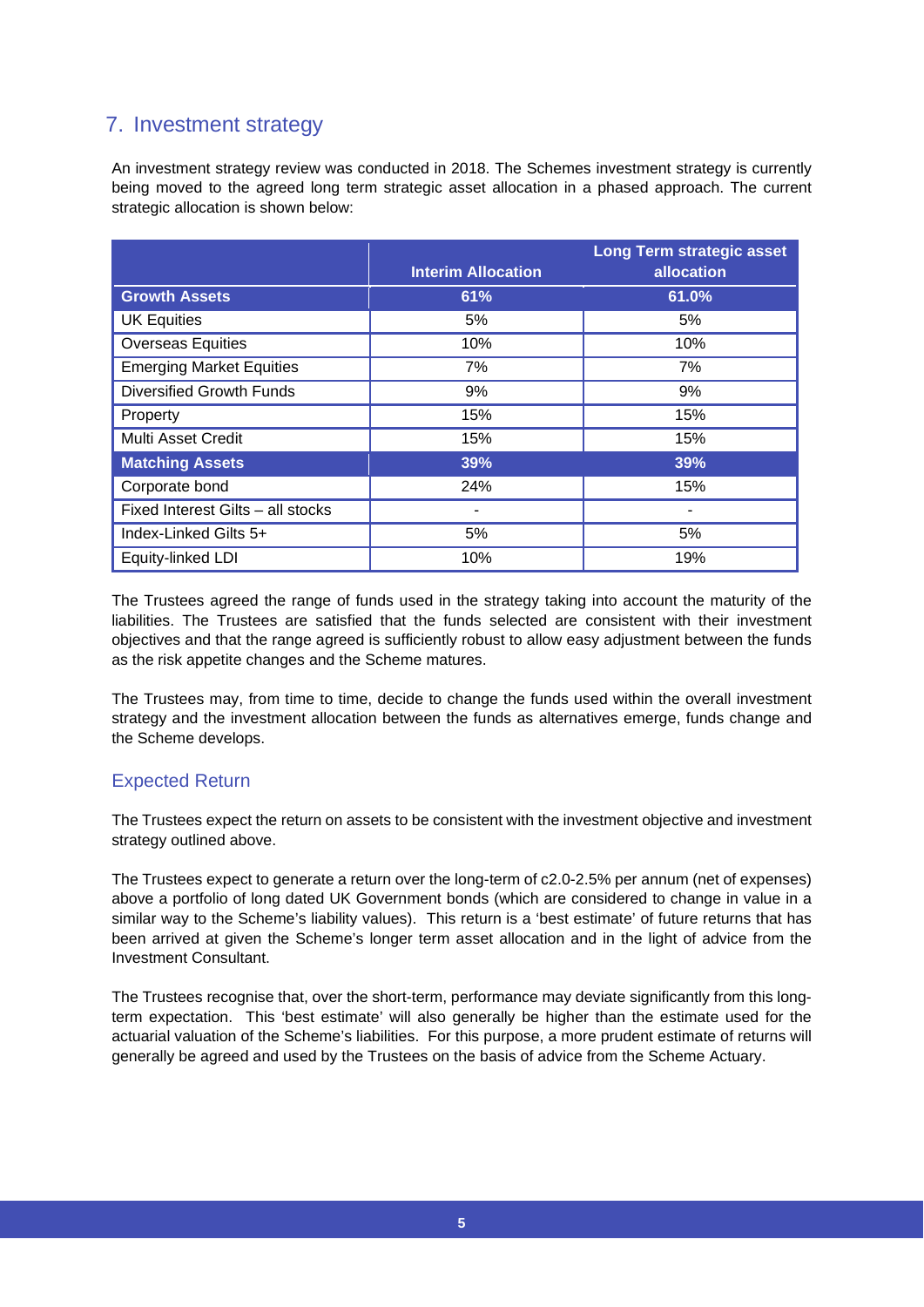# 8. Liquidity, cash flow and rebalancing

New money will be invested (or disinvestments required for cash flow made) on a mechanical basis to bring the asset allocation back to the benchmark strategy as far as possible.

The Trustees are mindful of the need to periodically consider rebalancing the assets of the Scheme towards and in line with the Scheme's strategic benchmark asset allocation.

The Trustees will monitor the Scheme's actual asset allocation on a regular basis and will decide on a course of action which may involve redirecting cash flows, a switch of assets or taking no action, taking into account advice from the Investment Consultant.

# 9. Investment Management Structure

### Platform Provider

The Trustees have appointed Mobius Life Limited ("the Platform Provider") to manage Scheme assets. The Platform Provider is regulated under the Financial Conduct Authority and Prudential Regulation Authority and has been selected in order to effect cost and operational efficiencies in the management of the assets. The Trustees utilise Mobius Life to access the Legal & General Investment Management ('LGIM'), Vontobel Asset Management, BNY Mellon Investment Management, Baillie Gifford Investment Management, BMO Investment Management, Aberdeen Standard Investments and Mobius Life fund investments. The Investment Managers are regulated under the Financial Conduct Authority. The Trustees entered into a contract with Mobius Life Limited in March 2014.

### Investment Managers

The Trustees have decided to invest in pooled funds, other collective investment vehicles, and cash. The Scheme does not invest directly in stocks, shares, bonds, derivatives etc.

The Trustees have decided to invest in pooled funds because:

- the Scheme is not large enough to justify direct investment in equities or bonds on a costeffective basis
- pooled funds allow the Scheme to invest in a wider range of assets, which serves to reduce risk
- pooled funds provide a more liquid form of investment than certain types of direct investment

The Investment Managers appoint individual custodians to hold the securities owned by the Scheme.

The Trustees may, from time to time, decide to change the funds used within the overall investment strategy and the investment allocation between the funds as alternatives emerge, funds change and the Scheme develops.

The table below details the Scheme's Investment Managers and the date they were appointed.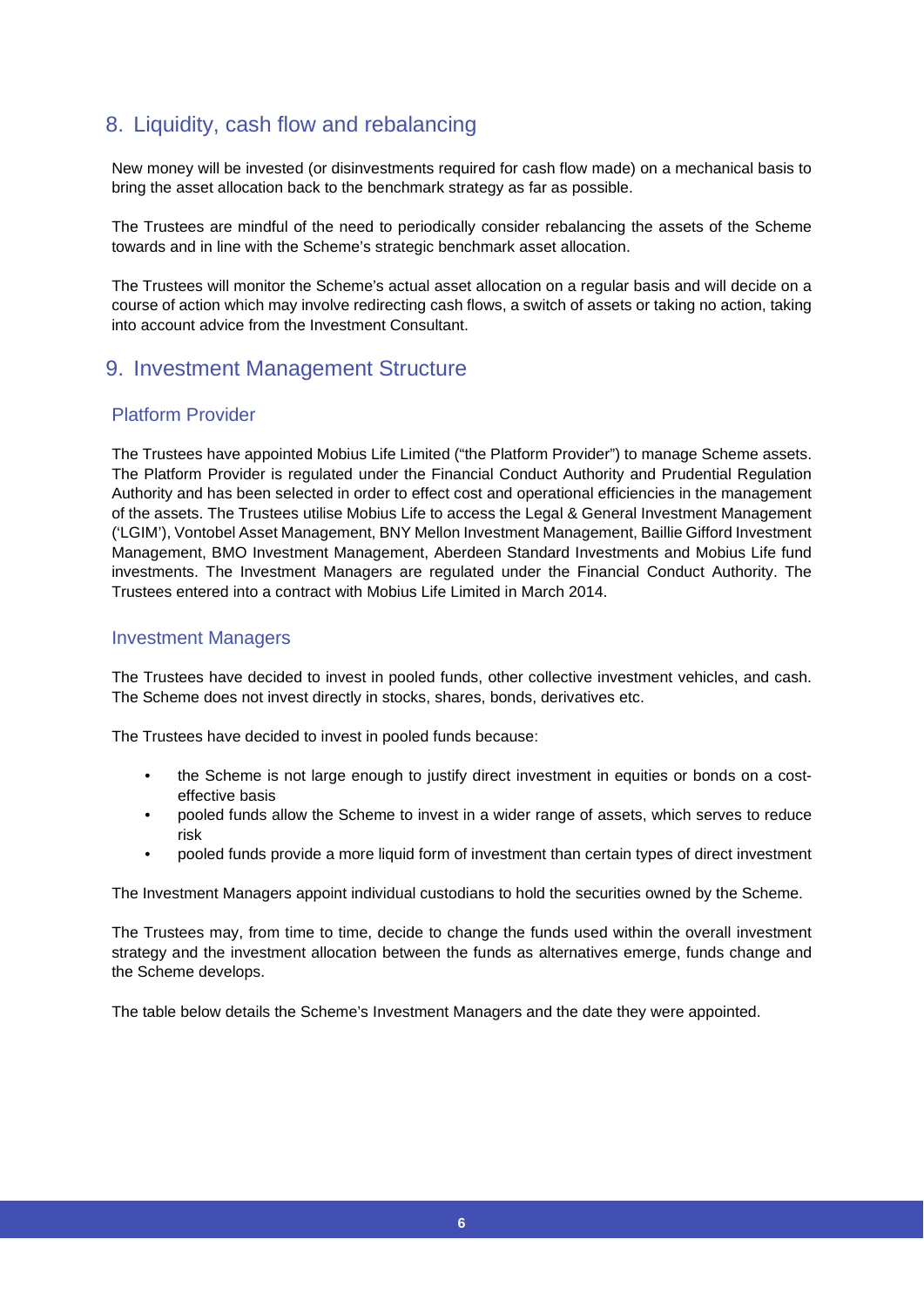| Inception date   |
|------------------|
| 30 March 2012*   |
| 30 March 2012    |
| 30 March 2012*   |
| December 2019    |
| <b>July 2020</b> |
| <b>July 2020</b> |
| <b>July 2020</b> |
|                  |

\*both managers were invested in via Mobius Life Platform

# 10. Investment Monitoring

The Trustees employ Broadstone to assist in monitoring the performance of the Scheme's investment strategy and Investment Managers.

The Platform Provider provides the Trustees with monthly reports setting out a valuation of the funds and quarterly performance reports.

Where necessary, the Trustees may request the Investment Managers to attend Trustees' meetings in order to report on their activity and performance, to outline their views on future investment conditions and to answer any questions the Trustees may have.

The Investment Managers will supply the Investment Consultant with sufficient information when requested in order to monitor financial and non-financial performance.

The Investment Consultant will provide periodic advice to the Trustees, commenting on the managers, performance, asset allocation and an estimate of the impact of changing financial conditions on the funding level of the Scheme.

### Review of Investment Manager

The Trustee expects investment managers to be appointed for the long term but the Trustee will consider on a regular basis whether or not the Investment Manager remains appropriate to continue to manage the Scheme's investments based on an evaluation of performance against the objectives set out in this document.

### Information from Investment Manager

The Investment Managers will supply the Trustee with sufficient information each quarter to enable them to monitor financial and non-financial performance.

# 11. Portfolio Turnover Costs

The Trustees expect the Investment Managers to change underlying holdings only to an extent required to meet their investment objectives. The reasonableness of such turnover will vary by fund and change according to market conditions.

The Trustees therefore do not set a specific portfolio turnover target for their strategy or the underlying funds.

The Investment Managers when requested by the Investment Consultant shall provide information on portfolio turnover and associated costs so that this can be monitored, as appropriate.